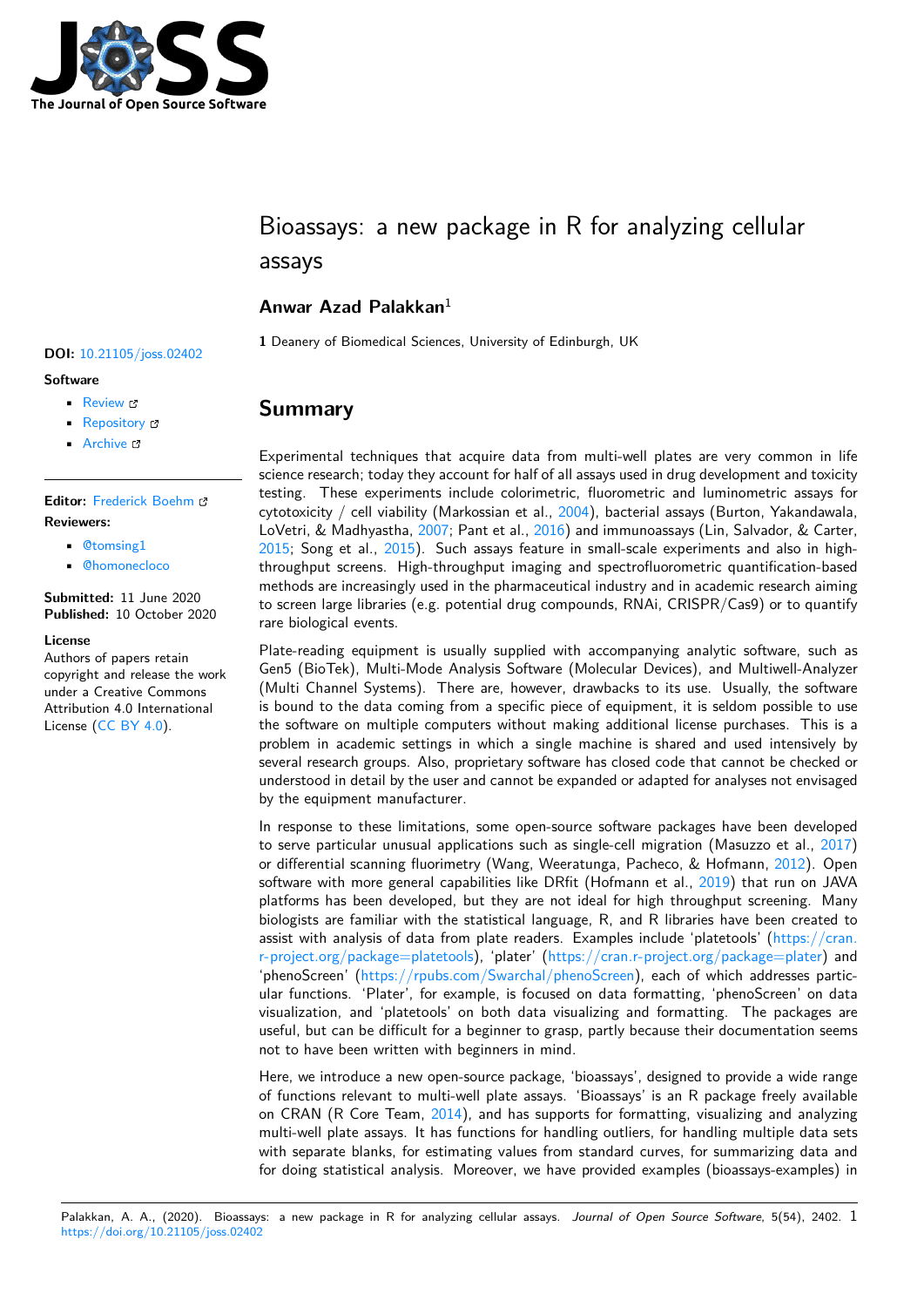

the vignettes, which will be very helpful for beginners to grasp how this package can be used. Because this is a R package, more experienced users will be able add to its functionality using other R packages.

### **Bioassays**

Bioassays can handle data from any of the standard multi-well plate format: 6, 12, 24, 96 or 384 well plates. A prerequisite for the package is the need for both input data (Figure 1) and metadata ( $Figure 2$ ) to be in comma-separated variable ( $csv$ ) format; most plate readers can export data as a .csv file. Metadata need "row" and "col" columns to indicate the location of well. The package has functions for data extraction (extract\_filename), formatting (data2plateformat, plate2df, matrix96 and plate\_metadata), visualization (heatp[late\) and](#page-2-0) data analysis (r[educebla](#page-2-1)nk, estimate, dfsummary, pvalue).

The function extract filename is useful for extracting specific information from file names, such as compound name, plate number etc., which can be used for automated data analysis. This function provides a very easy way to pass data of this type into the analysis by simply editing file names.

The function data2plateformat converts the data (eg: readings from a 96 well plate) to an appropriate matrix format with suitable row and column names. The plate2df function can convert such data into a data frame with 'row' and 'col' columns to indicate well position. The function matrix96 can convert both character and numeric columns to a matrix. This function can automatically determine the type of multi-well from which the data is coming, and it have provision to convert negative and NA values to 0, if needed. The plate\_metadata function combines plate-specific information (such as compound used, standard concentration, dilution of samples, etc.), to produce unique plate metadata.

For data visualization, the 'heatplate' function can be used. This can plot both heat plots (Figure 3) and categorical plots (Figure 4) automatically, depending on the data type. The 'heatplate' function also has provisions for adjusting the displayed well size, for visual esthetics. Any multi-well plate data can be structured for the plots (function 'heatplate') by using functions 'data2plateformat', 'plate2df', 'matrix96' alone or in combinations (depending on t[he input](#page-2-2) data).

The function 'reduceblank' can help to reduce blank values from the readings. This function can handle separate blanks for different datasets. The function 'estimate' can be used to estimate unknown variable (eg: concentration) based on standard curve. The function 'dfsummary' is really versatile for handling multiple data sets. It can group samples and summarize data sets separately. It has additional controls for handling outliers and omitting unwanted data sets. Function 'pvalue' can be used to test significance by t-test. It has provisions for asserting control group and level of significance.

# **Availability and installation**

Bioassays is supported on Windows and macOS. The package can be installed using install.packages command in R. The source code, vignette, datasets and detailed examples on how to use the package are available on CRAN ( https://CRAN.R-project.org/package= bioassays) and GitHub (https://github.com/anwarbio/bioassays).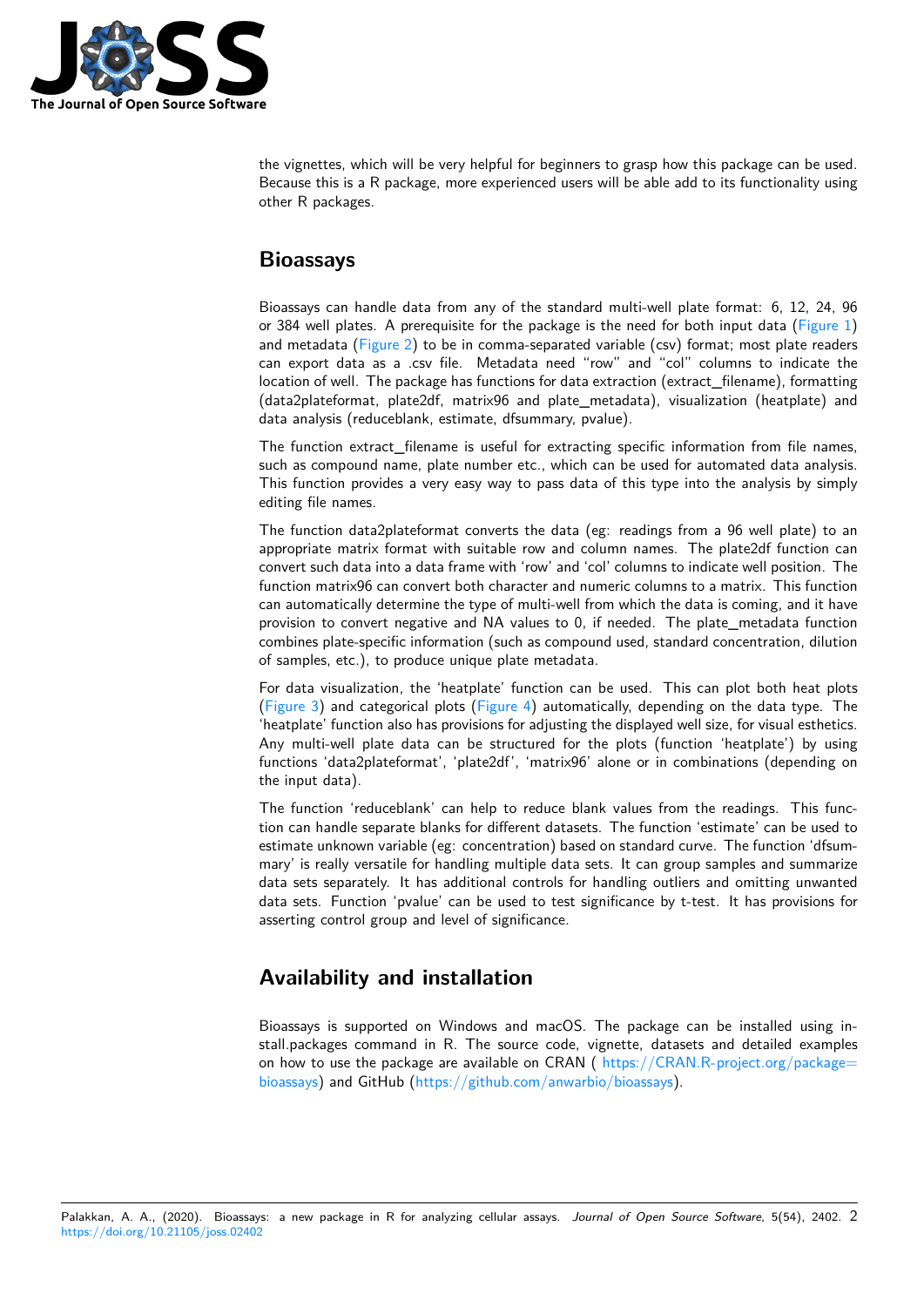

# **Acknowledgment**

The author acknowledges Prof Jamie Davies for suggestions and correcting the article. Support from lab members (Jamie Davies Group, Centre for Discovery Brain Sciences, University of Ediburgh) are acknowledged.

### **Figures**

<span id="page-2-0"></span>#>  $X$  $X1$ X2 X3 X4 X5 X6 **X7** Х8 X9 *X10*  $X11$ X12 #> 1 A 0.659 0.649 0.598 0.601 0.541 0.553 0.568 0.519 0.576 0.575 0.583 0.504 #> 2 B 0.442 0.455 0.586 0.563 0.525 0.548 0.511 0.503 0.533 0.559 0.529 0.535 #> 3 C 0.278 0.266 0.491 0.562 0.510 0.473 0.467 0.433 0.382 0.457 0.475 0.510 #> 4 D 0.197 0.199 0.452 0.456 0.421 0.431 0.409 0.401 0.458 0.412 0.408 0.403 #> 5 E 0.177 0.174 0.447 0.437 0.392 0.412 0.368 0.396 0.397 0.358 0.360 0.393 #> 6 F 0.141 0.137 0.277 0.337 0.294 0.279 0.257 0.263 0.262 0.292 0.280 0.300

**Figure 1:** Input data format from a 96 well plate reading.

<span id="page-2-1"></span>

|       |                  |             | #> row col position type |                 |               | id concentration dilution |    |
|-------|------------------|-------------|--------------------------|-----------------|---------------|---------------------------|----|
| # > 1 |                  | $A \quad 1$ |                          | <i>AO1 STD1</i> | STD           | 25                        | ΝA |
| #> 2  | A                | - 2         |                          | A02 STD1        | STD           | 25                        | ΝA |
|       | $# > 3 \qquad A$ | - 3         |                          |                 | A03 S1 Sample | ΜA                        | ΝA |
| #> 4  | A                |             |                          |                 | AO4 S1 Sample | ΝA                        | ΝA |
| # > 5 | А                | - 5         |                          |                 | A05 S1 Sample | ΝA                        | ΝA |
| #> 6  | А                | - 6         |                          |                 | A06 S1 Sample | ΝA                        | ΝA |

**Figure 2:** Metafile data format.

<span id="page-2-2"></span>

**Figure 3:** Heat map of 384 well (normalized values).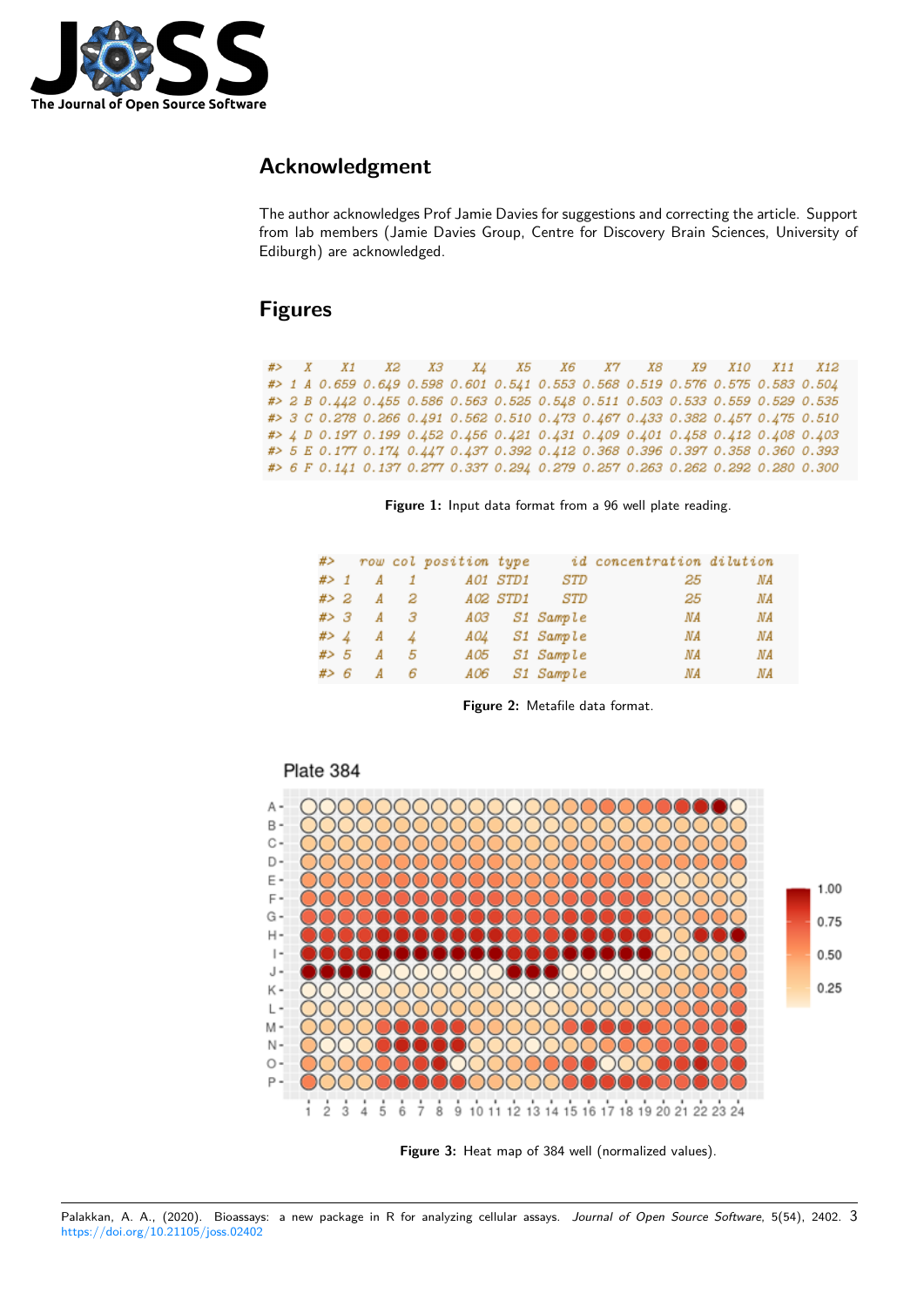



**Figure 4:** Categorical plot of 384 well plate.

# **References**

- Burton, E., Yakandawala, N., LoVetri, K., & Madhyastha, M. S. (2007). A microplate spectrofluorometric assay for bacterial biofilms. *J Ind Microbiol Biotechnol*, *34*(1), 1– 4. doi:10.1007/s10295-006-0086-3
- <span id="page-3-1"></span>Hofmann, A., Preston, S., Cross, M., Herath, H. M. P. D., Simon, A., & Gasser, R. B. (2019). DRfit: A java tool for the analysis of discrete data from multi-well plate assays. *BMC Bioinformatics*, *20*[\(1\), 262. doi:10.](https://doi.org/10.1007/s10295-006-0086-3)1186/s12859-019-2891-5
- Lin, A., Salvador, A., & Carter, J. M. (2015). Multiplexed microsphere suspension array-based immunoassays. *Methods Mol Biol*, *1318*, 107–18. doi:10.1007/978-1-4939-2742-5\_11
- <span id="page-3-6"></span>Markossian, S., Sittampalam, G. [S., Grossman, A., Brimacomb](https://doi.org/10.1186/s12859-019-2891-5)e, K., Arkin, M., Auld, D., Austin, C. P., et al. (2004). Assay guidance manual. In. Eli Lilly & Company; the National Center for Advancing Translational Sciences. Retrieved from [https://www.nc](https://doi.org/10.1007/978-1-4939-2742-5_11)bi. nlm.nih.gov/books/NBK53196/
- <span id="page-3-3"></span><span id="page-3-0"></span>Masuzzo, P., Huyck, L., Simiczyjew, A., Ampe, C., Martens, L., & Van Troys, M. (2017). An end-to-end software solution for the analysis of high-throughput si[ngle-cell migration](https://www.ncbi.nlm.nih.gov/books/NBK53196/) data. *Sci Rep*, *7*[, 42383. doi:10.](https://www.ncbi.nlm.nih.gov/books/NBK53196/)1038/srep42383
- <span id="page-3-5"></span>Pant, K., Bruce, S., Sly, J., Klug Laforce, M., Springer, S., Cecil, M., Andrus, E., et al. (2016). Bacterial mutagenicity assays: Vehicle and positive control results from the standard Ames assay, the 6- and 24-well miniaturized plate incorporation assays and the Ames II™ assay. *Environ Mol Mutagen*, *57*(6)[, 483–96. doi:10.10](https://doi.org/10.1038/srep42383)02/em.22014
- <span id="page-3-2"></span>R Core Team. (2014). *R: A language and environment for statistical computing*. Vienna, Austria: R Foundation for Statistical Computing. Retrieved from http://www.R-project. org/
- <span id="page-3-4"></span>Song, E., Yu, M., Wang, Y., Hu, W., Cheng, [D., Swihart, M. T.,](https://doi.org/10.1002/em.22014) & Song, Y. (2015). Multicolor quantum dot-based fluorescence immunoassay array for simul[taneous visual detection](http://www.R-project.org/)